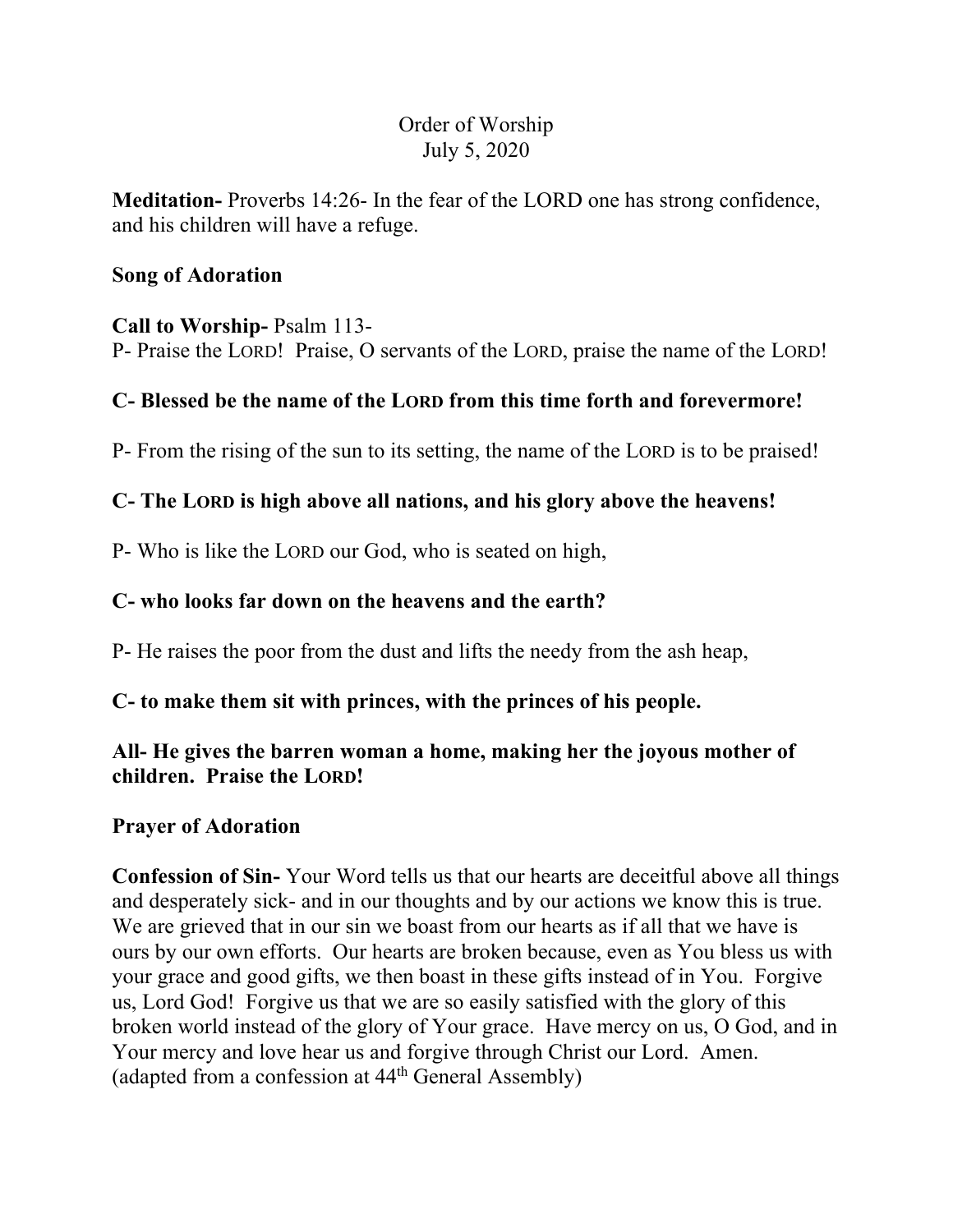#### **Assurance of Pardon-**

P- For our sake He made Him to be sin who knew no sin, so that in Him we might become the righteousness of God. He Himself bore our sins in His body on the tree, that we might die to sin and live to righteousness. By His wounds, you have been healed.

## **C- Far be it from me to boast except in the cross of our Lord Jesus Christ, by which the world has been crucified to me, and I to the world.**

(adapted from 44th General Assembly, from II Corinthians 5:21, I Peter 2:24, Galatians 6:14)

### **Songs of Worship**

## **Offering and Doxology**

### **New Testament Reading-** Luke 18:15-17-

Now they were bringing even infants to him that he might touch them. And when the disciples saw it, they rebuked them. But Jesus called them to him, saying, "Let the children come to me, and do not hinder them, for to such belongs the kingdom of God. Truly, I say to you, whoever does not receive the kingdom of God like a child shall not enter it."

### **Announcements**

### **Song of Preparation**

# **Sermon-** "Be Fruitful and Multiply"

### **Sermon Text-** Genesis 30:1-24-

When Rachel saw that she bore Jacob no children, she envied her sister. She said to Jacob, "Give me children, or I shall die!" Jacob's anger was kindled against Rachel, and he said, "Am I in the place of God, who has withheld from you the fruit of the womb?" Then she said, "Here is my servant Bilhah; go in to her, so that she may give birth on my behalf, that even I may have children through her." So she gave him her servant Bilhah as a wife, and Jacob went in to her. And Bilhah conceived and bore Jacob a son. Then Rachel said, "God has judged me, and has also heard my voice and given me a son." Therefore she called his name Dan. Rachel's servant Bilhah conceived again and bore Jacob a second son. Then Rachel said, "With mighty wrestlings I have wrestled with my sister and have prevailed." So she called his name Naphtali.